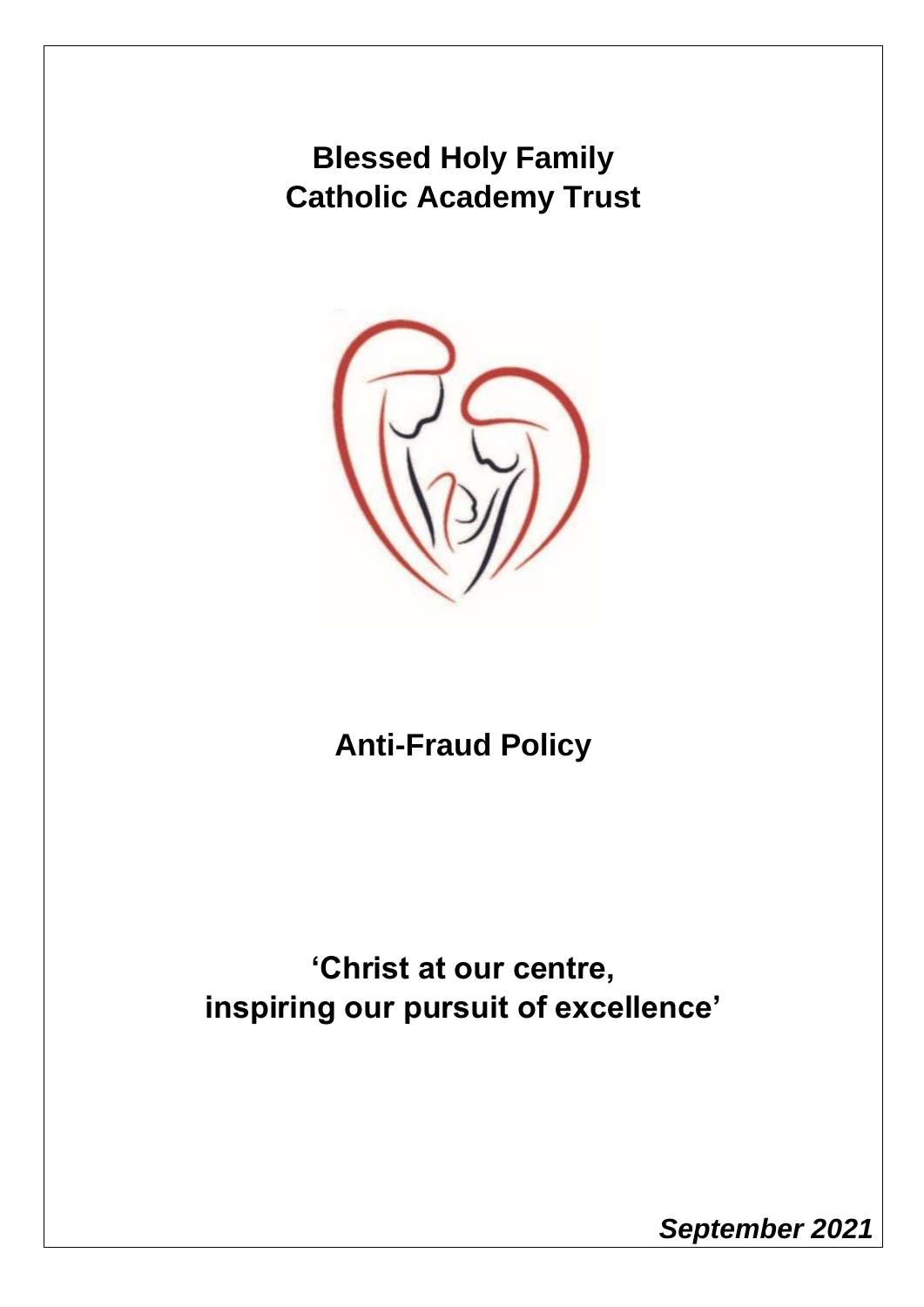# **CONTEXT**

The Blessed Holy Family Catholic Academy Trust is firmly rooted in the values of the Catholic Church. The Gospel values are embedded within our policies including love, justice, fairness and respect for the dignity of the individual.

This policy applies to all members of the Blessed Holy Family Catholic Academy Trust:

- St. George's Roman Catholic Primary School
- St. John Fisher Roman Catholic Primary School
- St. Joseph's Roman Catholic Primary School
- The Sacred Heart Language College

In keeping with this context the Trust Board formally adopt the policy produced by the Catholic Education Services. This is to ensure that all can work together to ensure all members of our Trust community can thrive.

| <b>Policy Ratified by Trust Board:</b> | 8 <sup>th</sup> October 2020 | (Date) |
|----------------------------------------|------------------------------|--------|
| Signed:                                | Tame Cre                     |        |
|                                        | James Coyle (Chair)          |        |
| Date of next review:                   | September 2021               |        |
|                                        |                              |        |
| <b>Policy Reviewed by Trust Board:</b> | 7 <sup>th</sup> October 2021 | (Date) |
|                                        |                              |        |
| Signed:                                | Tame Cre                     |        |
|                                        |                              |        |
| Date of next review:                   | October 2022                 |        |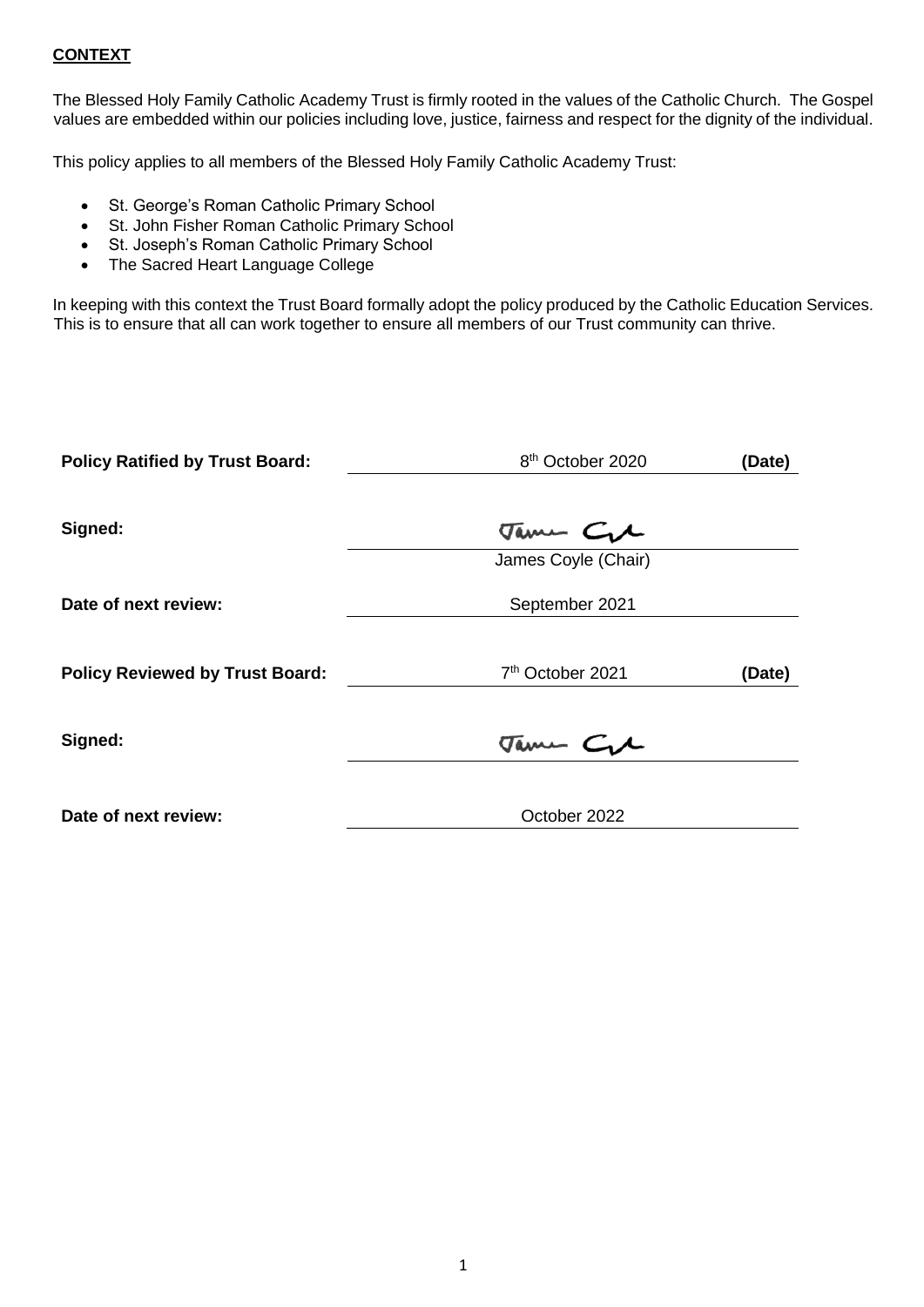This policy was drawn up in accordance with advice to academies from the Department for Education and based on guidance from the Academies Financial handbook 2020.

## **Status:** Good Practice

**Responsibility:** The Trust Board Finance and Audit Committee will annually review this policy for fitness for purpose. Any recommended change will be agreed and approved.

## **Contents:**

- **1.** Introduction
- **2.** Prevention
- **3.** Detection
- **4.** Fraud response procedure

#### **1. Introduction**

For the purposes of this policy, fraud is defined as dishonest, irregular or illegal acts, characterised by a deliberate intent at concealment or false misrepresentation, resulting in the diversion of resources, whether or not for personal gain, for the benefit of an individual or group of individuals at a consequent loss to the Trust.

The objective of this policy is to safeguard the proper use of the Blessed Holy Family Catholic Academy Trust's finances and resources. The Trust derives the majority of its income from public funds, however it may also receive charitable donations and income from parents, and so has a particular responsibility to ensure that income and resources are used solely for the purposes intended.

Fraud is a serious matter and the Trust Board is committed to investigating all cases of suspected fraud. Any member of staff, regardless of their position or seniority, against whom prima facie evidence of fraud is found, will be subject to disciplinary procedures that may result in dismissal. The Trust will normally involve the Education & Skills Funding Agency (ESFA) and the police, and may seek redress via civil proceedings.

## **2. Prevention**

As the aftermath of fraud is costly, time-consuming, disruptive and unpleasant, and may lead to unwelcome adverse publicity, a major thrust of this fraud policy is prevention.

#### **Leadership**

Trustees and senior managers should ensure that their behaviour is demonstrably selfless and transparent, and should champion the Trust's policies regarding conflicts of interest, hospitality and gifts.

#### **Management procedures**

Fraud can be minimised through carefully designed and consistently operated management procedures, which deny opportunities for fraud. Staff must comply with and should be given training in the Trust's policies and procedures on segregation of duties, data security and conflict of interest, and the Trust's financial regulations. A continuous review of systems by internal audit may deter attempted fraud and should result in continuous improvements. The risk of fraud should be a factor in internal audit plans.

# **Staff appointments**

Potential new members of staff must be screened before appointment, particularly for posts with financial responsibility. For example:

- References should cover a reasonable, continuous period of at least three working years, and any gaps should be explained.
- An official employer's reference should be obtained.
- Doubts about the contents of the reference should be resolved before confirming the appointment. If this is done by telephone, a written record of the discussion should be kept.
- Where possible, qualifications should be checked before making an offer of employment, for example by requiring original certificates at the interview.
- **Checks should be undertaken eg. Enhanced Disclosure & Barring Service with barred list information.**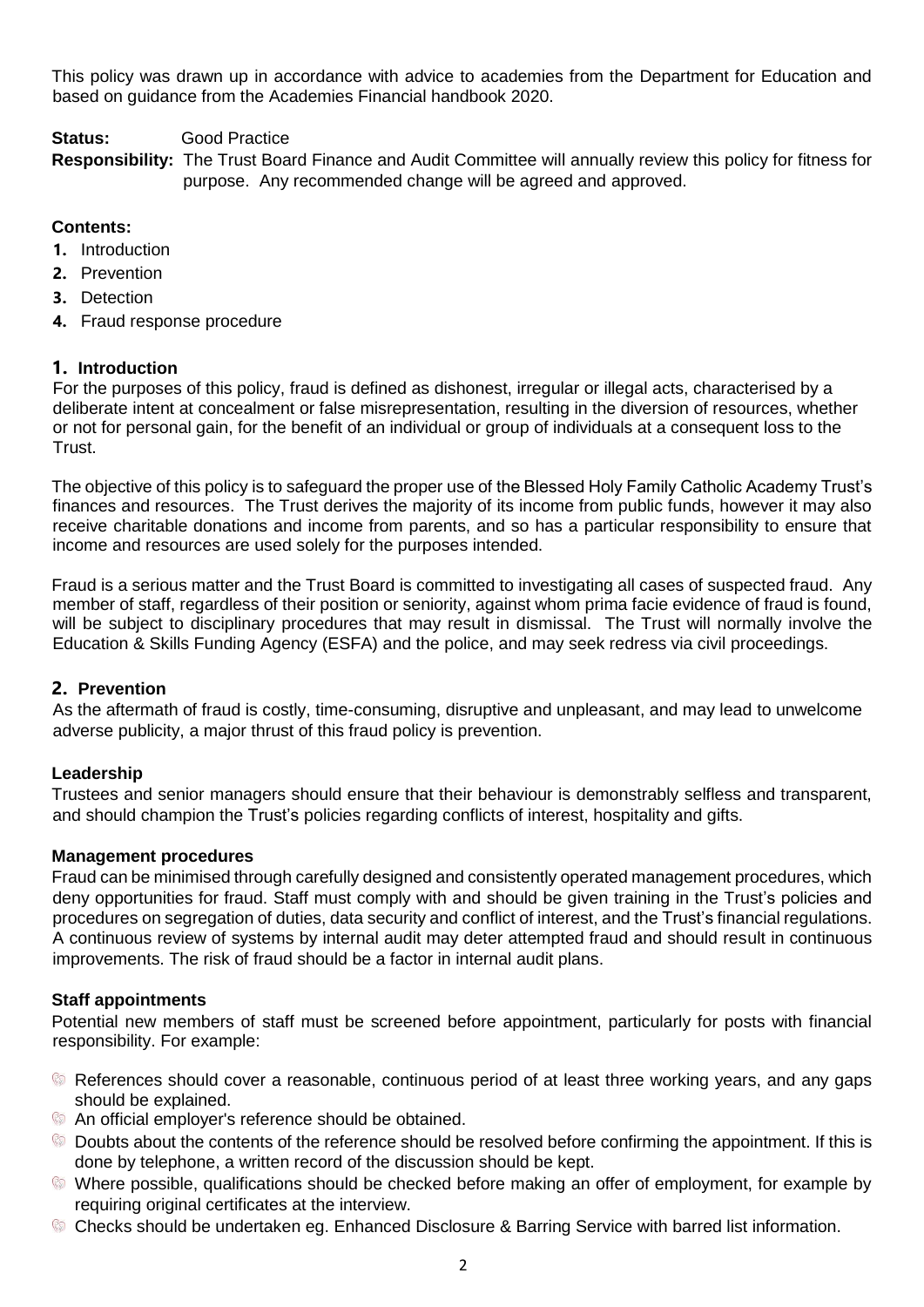Checks should be undertaken to verify that candidates for teaching posts are not prohibited from teaching.

# **Cash**

Management of cash should include the following:

- Segregation of duties systems should prevent one person from receiving, recording and banking cash. Where there are many outlets, the system should incorporate additional supervisory management, and unannounced spot checks. Segregation of duties should continue during periods of leave or sickness absence.
- Reconciliation procedures an independent record of cash received and banked may deter and detect fraud. Documents used in reconciliation processes, such as paying-in slips, should not be available to the officer responsible for banking.
- Receipts should be issued in return for cash received, to provide an audit trail.
- Physical security, such as access to keys and access codes should be kept secure.
- **Frequent banking.**

# **Cheques**

With regard to cheques, the following preventative measures should be taken:

- Physical security unused, completed and cancelled cheques should never be left unsecured. Spoiled cheques should not be destroyed, but should be clearly marked 'VOID' and lines marked through the print. They should then be filed along with the relevant documentation for future reference.
- **Example 1** Frequent bank reconciliations some frauds have gone undetected for long periods because accounts have not been reconciled promptly, or because discrepancies have not been fully investigated.
- Segregation of duties.
- Use of bank account names which it is difficult to represent as personal names, to prevent the simple theft of cheques in the post and their conversion into cash.
- Clear instructions to debtors about correct payee details and the address to which cheques should be sent. The address should normally be the accounts department, not the department which has provided the goods or services.
- Central opening of all post by and recording of all cash and cheques received.
- Rotation of staff responsibilities, including the regular rotation of counter-signatories, to reduce the risk of collusion.
- **Training in secure completion of cheques.**
- Use of electronic funds transfer (such as BACS) as an alternative to cheques.

# **Purchasing**

Many of the largest frauds suffered in education institutions have targeted the purchase ledger. Preventative measures should be taken as follows:

- **Minimising little used or unusual account codes.**
- **Ensuring that all account codes are effectively monitored and approved by line management.**
- Segregation of duties.
- Secure management of the creditors' standing data file, including segregating the origination and approval of new or amended data.
- Requiring purchase orders, wherever possible, for the procurement of all services, as well as goods.
- Matching the invoice amounts to the purchase order commitment in all cases. Where service order variations occur, these should be authorised by the Finance Director.
- Where possible, a certified delivery note should be matched to the invoice for payment.

All suppliers should be vetted to establish that they are genuine and reputable companies before being added to lists of authorised suppliers.

# **3. Detection**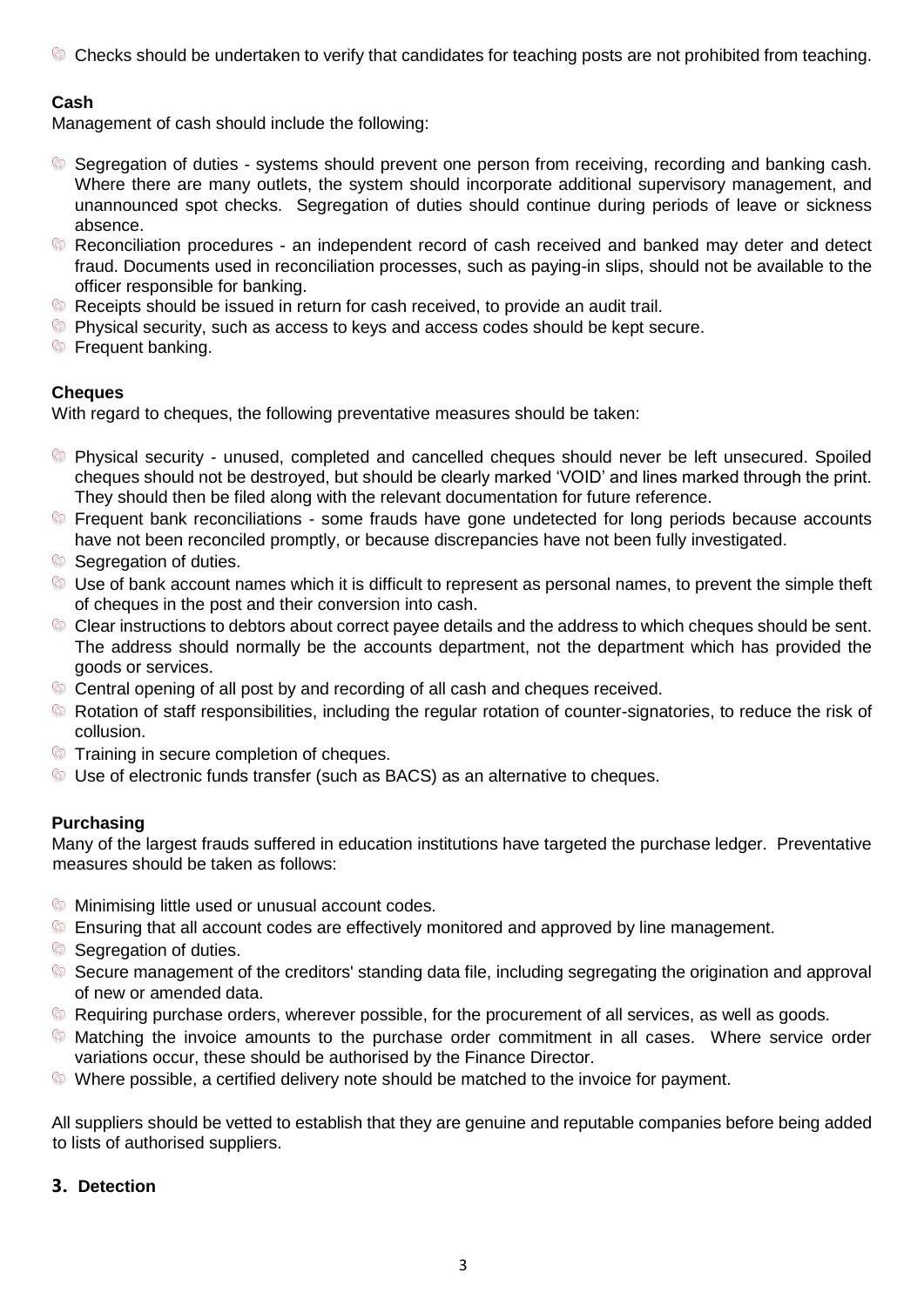# **Checks and balances**

Detective checks and balances will be designed into all relevant systems and applied consistently, including segregation of duties, reconciliation procedures, random checking of transactions, and review of management accounting information, including exception reports. Systems should identify transactions which have not followed normal procedures.

## **Behaviour patterns**

Suspect patterns of behaviour among staff dealing with financial transactions should be investigated, for example, living beyond apparent means, taking few holidays, regularly working alone out of normal hours and resistance to delegation. Any indication of addiction to drugs, alcohol or gambling should be addressed promptly, for the welfare of the individual and to minimise the risks to the Academy.

# **Whistle blowing policy**

Anyone suspecting fraud may use the School's whistle blowing policy, which may provide protection against reprisal for any such disclosure.

#### **4. Fraud response procedure**

#### **Purpose**

The purpose of this fraud response procedure is to define authority levels, responsibilities for action and reporting lines in the event of suspected fraud or irregularity. Those investigating a suspected fraud should:

- **Aim to prevent further loss.**
- **Example 2** Liaise with the Academy's insurer.
- Establish and secure evidence necessary for criminal and disciplinary action.
- Inform the police.
- Notify the Education & Skills Funding Agency (ESFA).
- **Endeavour to recover losses.**
- Take appropriate action against those responsible.
- $\bullet$  Keep internal personnel and outside organisations with a need to know suitably informed, on a confidential basis, about the incident and the academy's response.
- Deal with requests for references for employees disciplined or prosecuted for fraud.
- Review the reasons for the incident, the measures taken to prevent a recurrence, and any action needed to strengthen future responses to fraud.

#### **Initiating action**

Members of staff, students or members of the governing body may suspect fraud or irregularity in the academy. If so, they should report it as soon as possible to the Headteacher, Chief Financial Officer or Chair of Finance and Audit Committee.

The person to whom the suspected incident is reported should then ensure that it is made known without delay to the Headteacher, the Chief Financial Officer, the Chair of Finance and Audit Committee and the Responsible Officer.

The Chief Financial Officer should, as soon as possible (and with the aim of acting within 24 hours), chair a meeting of the following group to decide on the initial response, using properly appointed nominees where necessary:

- Headteacher
- Chief Financial Officer
- Chair of the Finance and Audit Committee
- Responsible Officer

If the actual or suspected incident concerns or implicates a member of this group, the Chair of Trust Board will appoint a substitute.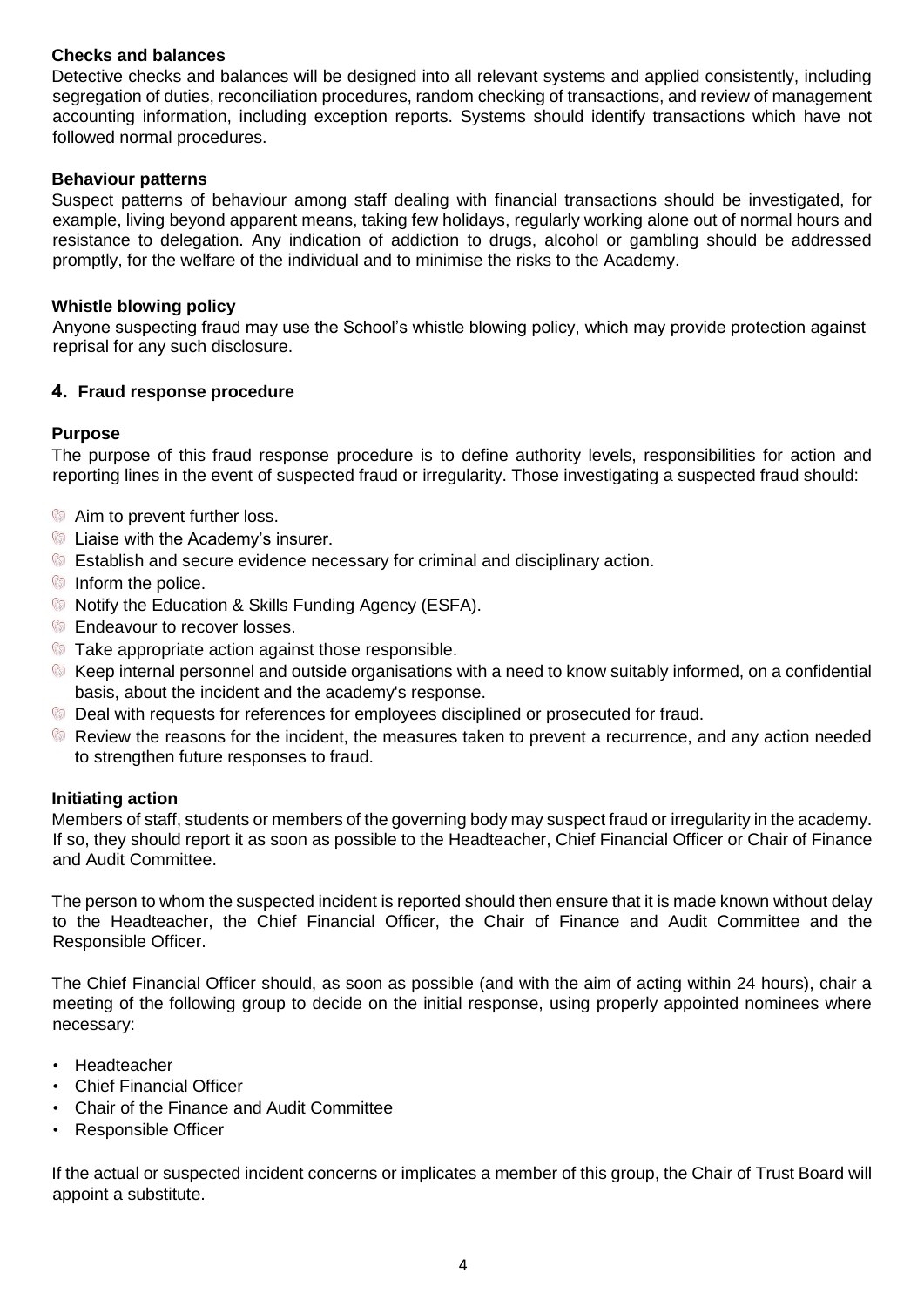# **Responsibility for investigation**

The group, chaired by the Chair of Finance and Audit Committee, will decide on the action to be taken. This will normally be an investigation led by the external auditors, Buzzacotts.

## **Prevention of further loss**

Where initial investigation provides reasonable grounds for suspecting a member or members of staff, governors or others of fraud, the group will decide how to prevent further loss. This may require the suspension of the suspect or suspects, under the appropriate disciplinary procedure. It may be necessary to plan the timing of suspension to prevent suspects from destroying or removing evidence that may be needed to support disciplinary or criminal action.

In these circumstances, the suspect or suspects should be approached unannounced. They should be supervised at all times before leaving the academy's premises. They should be allowed to collect personal property under supervision, but should not be able to remove any property belonging to the academy. Any security passes and keys to premises, offices and furniture should be returned. The Site Manager should be required to advise on the best means of denying access to the academy while suspects remain suspended, for example by changing locks and informing premises staff not to admit the individuals to any part of the premises. Similarly, the ICT Manager should be instructed to withdraw without delay access permissions to the academy's computer systems.

The group will consider whether it is necessary to investigate systems other than that which has given rise to suspicion, through which the suspect may have had opportunities to misappropriate the academy's assets.

#### **Establishing and securing evidence**

The Trust will follow disciplinary procedures against any member of staff or governor who has committed fraud and will normally pursue the prosecution of any such individual through the criminal courts. The Headteacher will:

- Ensure that evidence requirements are met during any fraud investigation.
- Establish and maintain contact with the police.
- Ensure that staff involved in fraud investigations are familiar with and follow rules on the admissibility of documentary and other evidence in criminal proceedings.

#### **Reporting lines**

The group will provide regular, confidential reports to the Chair of the Finance and Audit Committee, which will include:

- Quantification of losses.
- Progress with recovery action.
- Progress with disciplinary action.
- Progress with criminal action.
- Estimate of resources required to conclude the investigation.
- Actions taken to prevent and detect similar incidents.

#### **Notifying the ESFA**

The Trust must notify the ESFA of any attempted, suspected or actual fraud or irregularity.

#### **Recovery of losses**

The Chief Financial Officer will endeavour to ensure that the amount of any loss is quantified. Repayment of losses will be sought in all cases. Where the loss is substantial, legal advice should be obtained about the need to freeze the suspect's assets through the court, pending conclusion of the investigation. Legal advice may be obtained about prospects for recovering losses through the civil court, where the perpetrator refuses repayment. The Trust will normally expect to recover costs in addition to losses.

#### **Final report**

On completion of a special investigation, a written report, normally prepared by the Chair of Finance and Audit Committee, shall be submitted to the Trust Board containing: